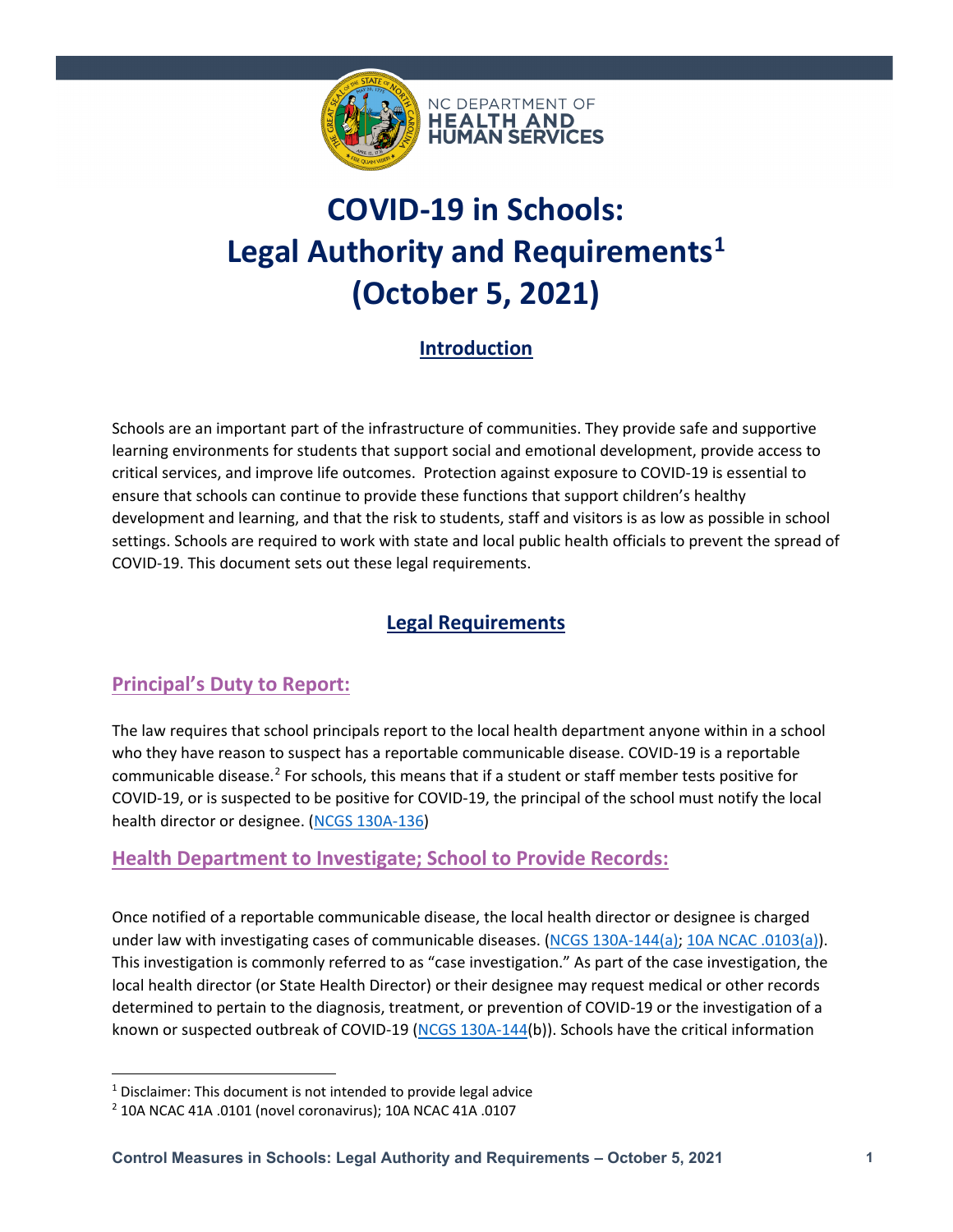#### **NC DEPARTMENT OF HEALTH AND HUMAN SERVICES**

and records necessary to identify cases and close contacts and implement additional control measures as quickly as possible in order to protect students, staff, and the public from the spread of COVID-19. Therefore, schools must promptly provide to the designated State and local public health authorities any and all records or information requested. [\( NCGS 130A-144\(](https://www.ncleg.gov/EnactedLegislation/Statutes/PDF/BySection/Chapter_130A/GS_130A-144.pdf)b)). This information can include, but is not limited to, people who were within 6 feet of the case for 15 minutes or more cumulatively in a 24-hour period, class rosters, contact information for staff, students, and parents, spatially accurate seating charts, attendance records, sports teams and extracurricular activity rosters and locker assignments.

Contact tracing is a control measure that is part of case investigation. The local health department and school need to communicate, exchange information and collaborate to effectively identify individuals who have been exposed to COVID-19. Contact tracing, and the role of schools in contact tracing, is described in more detail below.

### **Control Measures; School Required to Comply:**

*What are Control Measures.* A control measure is something which can reasonably be expected to decrease the risk of transmission of a communicable disease and which is consistent with recent scientific and public health information. [10 NCAC 41A .0201\(b\)\(1\).](http://reports.oah.state.nc.us/ncac/title%2010a%20-%20health%20and%20human%20services/chapter%2041%20-%20epidemiology%20health/subchapter%20a/10a%20ncac%2041a%20.0201.pdf) Control measures are long-standing and well-established public health practices to prevent the transmission and spread of serious communicable diseases, such as measles, pandemic influenza, Ebola, varicella, Severe Acute Respiratory Syndrome (SARS), and COVID-19.

*Required Control Measures.* By law, all persons<sup>[3](#page-1-0)</sup> – including schools and local school boards of education – shall comply with control measures [\(NCGS 130A-144\(f\)\)](https://www.ncleg.gov/EnactedLegislation/Statutes/PDF/BySection/Chapter_130A/GS_130A-144.pdf) prescribed by the Commission for Public Health in rule, as set out at [NCGS 130A-144\(g\).](https://www.ncleg.gov/EnactedLegislation/Statutes/PDF/BySection/Chapter_130A/GS_130A-144.pdf) The Commission for Public Health has prescribed required control measures at 10A NCAC 41A Section .0200. For COVID-19, a specific control measure rule has not been adopted, and therefore, the general control measure rule, [10 NCAC 41A .0201,](http://reports.oah.state.nc.us/ncac/title%2010a%20-%20health%20and%20human%20services/chapter%2041%20-%20epidemiology%20health/subchapter%20a/10a%20ncac%2041a%20.0201.pdf) applies. This rule aligns required control measures in North Carolina with the guidelines and recommendations published by the Centers for Disease Control (CDC). [4](#page-1-1) For COVID-19, these include, but are not limited to, isolation for positive and suspected cases of COVID-19, quarantine for close contacts of COVID-19 cases, exclusion from school for confirmed and suspected cases and close contacts of COVID-19 cases, and contact tracing to identify and monitor individuals who have been exposed.

The below chart provides additional information for specific control measures relevant to school settings, and these and other control measures, as well as preventive measures such as masks, vaccinations and social distancing, are adopted in the StrongSchoolsNC Toolkit.<sup>[5](#page-1-2)</sup>

<span id="page-1-0"></span><sup>&</sup>lt;sup>3</sup> "Person" means an individual, corporation, company, association, partnership, unit of local government or other legal entity. N.C. Gen. Stat. § 130A-2(7)

<span id="page-1-1"></span><sup>4</sup> Pursuant to 10A NCAC 41A .0201 (b)(1), the State Health Director has authority to interpret and implement control measures and may also devise control measures which have not been prescribed under .0201(a) and which can reasonably be expected to decrease the risk of transmission and which are consistent with recent scientific and public health information.

<span id="page-1-2"></span><sup>5</sup> The [StrongSchoolsNC Toolkit w](https://covid19.ncdhhs.gov/media/164/open)as first published in June 2020, and most recently updated in August 2021.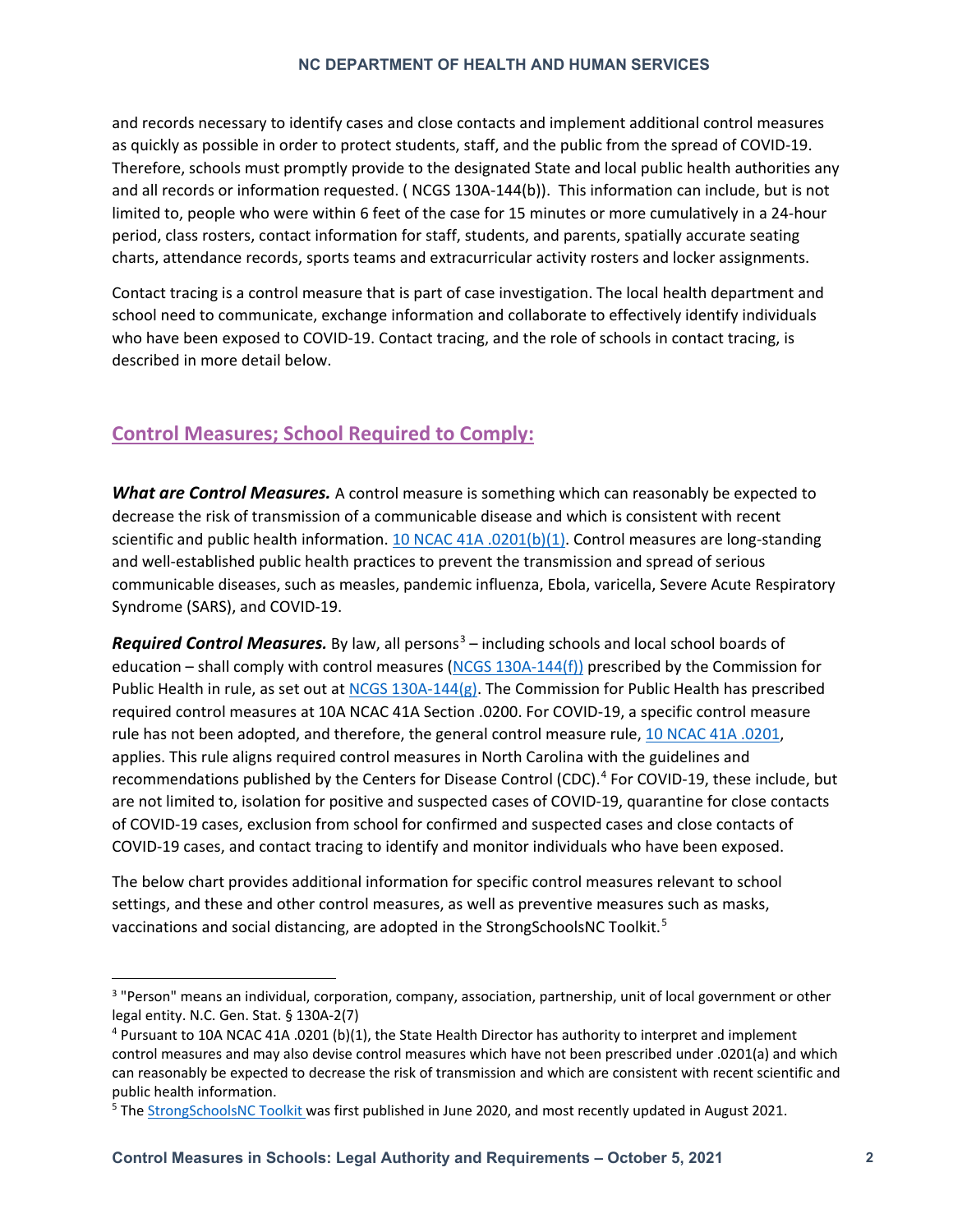*Contact Tracing.* Contact tracing is a core communicable disease control measure used to systematically identify and monitor individuals who have been exposed to a person with a communicable disease. When someone in the school is diagnosed with COVID-19, schools must promptly work with local public health officials so that local health officials can quickly identify individuals exposed to COVID-19 in accordance with [CDC Guidance.](https://www.cdc.gov/coronavirus/2019-ncov/community/schools-childcare/contact-tracing.html) In addition to providing required records, as described above, contact tracing also requires schools to participate in interviews and other information exchange with local public health officials as part of the case investigation to track exposures and identify close contacts. The timely and thorough contact tracing efforts in North Carolina have played a critical role in decreasing the spread of COVID-19 by interrupting the chain of disease transmission and preventing outbreaks. CDC guidance on [contact tracing in schools](https://www.cdc.gov/coronavirus/2019-ncov/community/schools-childcare/k-12-contact-tracing/guide.html) makes it clear that schools must participate in contact tracing with local health officials.

*Quarantine.* Quarantine is a control measure used to separate someone who has been exposed to a communicable disease from other people to prevent the spread of that disease. The length of quarantine is based on the time period in which someone may become sick or infectious to others after the exposure (incubation period)**.** For COVID-19, the incubation period is up to 14 days. Quarantine breaks the chain of transmission because the exposed person is at risk of becoming sick or infectious during the incubation period and then spreading the infection to others. Pursuant to [CDC Guidance](https://www.cdc.gov/coronavirus/2019-ncov/community/schools-childcare/k-12-contact-tracing/about-quarantine.html) and as part of the written and required control measures in North Carolina, persons exposed to COVID-19 are directed to self-quarantine. If an individual fails to adhere to this requirement, then a local health director or designee may issue a formal quarantine order pursuant to NCGS § 130A-145. Formal quarantine orders are not necessary to create a legal requirement to comply with control measures. Schools are required to exclude students, teachers, and staff who meet the criteria to quarantine regardless of whether an order has been issued.<sup>[6](#page-2-0)</sup>

*Isolation.* Isolation is a control measure used to separate people who have been infected with a communicable disease from others who are not infected. To prevent the spread of disease to others, the separation lasts until the person who is infected is no longer contagious. This control measure breaks the chain of transmission from someone known to be infected to someone not infected. Pursuant to [CDC Guidance](https://www.cdc.gov/coronavirus/2019-ncov/community/schools-childcare/k-12-contact-tracing/about-isolation.html) and as part of the written and required control measures in North Carolina, persons who are infected with COVID-19 are directed to self-isolate. If an individual fails to adhere to this requirement, then a local health director or designee may issue a formal Isolation order pursuant to NCGS § 130A-145. Formal isolation orders are not necessary to create a legal requirement to comply with control measures. Schools are required to exclude students, teachers, and staff who meet the criteria to isolate regardless of whether an order has been issued.<sup>[7](#page-2-1)</sup>

*Exclusion.* Exclusion is a control measure to ensure individuals who have been infected with a communicable disease or have been exposed to a communicable disease do not spread the disease to others. For COVID-19, the school must exclude students, teachers,

<span id="page-2-0"></span><sup>6</sup> For more detailed information on Isolation, Quarantine and Exclusion please see thi[s Guidance](https://covid19.ncdhhs.gov/media/3259/download?attachment) published on September 20, 2021.

<span id="page-2-1"></span><sup>&</sup>lt;sup>7</sup> For more detailed information on Isolation, Quarantine and Exclusion please see thi[s Guidance](https://covid19.ncdhhs.gov/media/3259/download?attachment) published on September 20, 2021.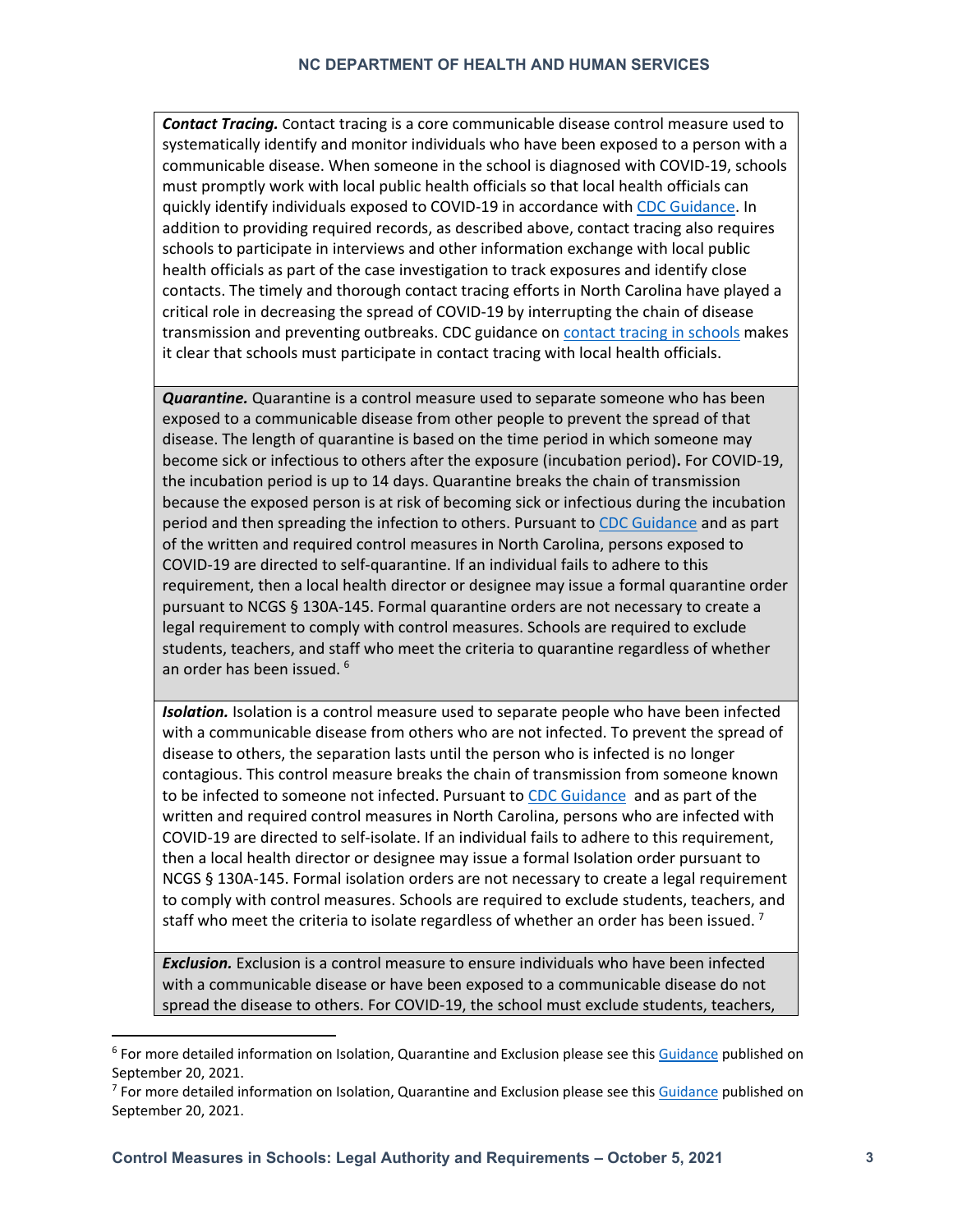and staff who meet the criteria to isolate or quarantine. **The requirement for schools to exclude individuals who have tested positive or been exposed to COVID-19 is a separate and distinct control measure from isolation and quarantine. Schools are required to exclude individuals regardless of whether the individual has been notified by the local health department of isolation and quarantine requirements.**

*Local Health Director to Give Control Measures.* The local health director or designee is responsible for ensuring that proper control measures have been given and are being complied with[. NCGS](https://www.ncleg.gov/EnactedLegislation/Statutes/PDF/BySection/Chapter_130A/GS_130A-144.pdf) 130A-[144\(e\);](https://www.ncleg.gov/EnactedLegislation/Statutes/PDF/BySection/Chapter_130A/GS_130A-144.pdf) [10A NCAC .0103\(a\).](http://reports.oah.state.nc.us/ncac/title%2010a%20-%20health%20and%20human%20services/chapter%2041%20-%20epidemiology%20health/subchapter%20a/10a%20ncac%2041a%20.0103.pdf) Control measures are given by informing people subject to control measures about what is required. This information may be conveyed verbally or in writing.

*For individuals*, isolation and quarantine are the required control measures. If an individual is notified that he or she must isolate or quarantine, a formal order is not required.

*For schools*, exclusion is a required control measure. This means that when a school is notified about an individual who has tested positive, the school has a legal obligation to exclude that individual and anyone else who has been exposed to COVID-19. Additionally, it is critical that the local health department and the school work together to contact trace and identify students, teachers, and staff subject to isolation or quarantine and exclusion control measures.

The local health director, or designee, will provide guidance to the school about the applicable quarantine period, if a shortened quarantine period is to be used.

#### **Masks**

Mask wearing is one of the preventive measures that schools can implement to slow the spread of COVID-19. It is strongly recommended that schools adopt a mask policy requiring all children and staff to wear a mask indoors. However, below are the legal requirements related to masks that schools are required to comply with:

*Mask policy required.* Part X of Session Law 2021-130 requires that all public school units (a public school) adopt a policy regarding the use of face coverings by employees and students. The governing body of the public school unit shall vote at least once a month on whether the face covering policy should be modified. The current recommendation from the CDC and NCDHHS is that schools should require all children and staff in schools K-12th grade to wear face coverings consistently when indoors, regardless of vaccination status.

*Schools transportation.* Schools are required to ensure masks are worn on school transportation. An Order<sup>[8](#page-3-0)</sup> issued by the CDC applies to all public transportation conveyances, including school buses. Regardless of the mask policy at school, all passengers and drivers must wear a mask on school buses, including on buses operated by school systems, subject to the exclusions and exemptions in CDC's Order.

<span id="page-3-0"></span><sup>8</sup> Available at https://www.cdc.gov/quarantine/pdf/Mask-Order-CDC\_GMTF\_01-29-21-p.pdf